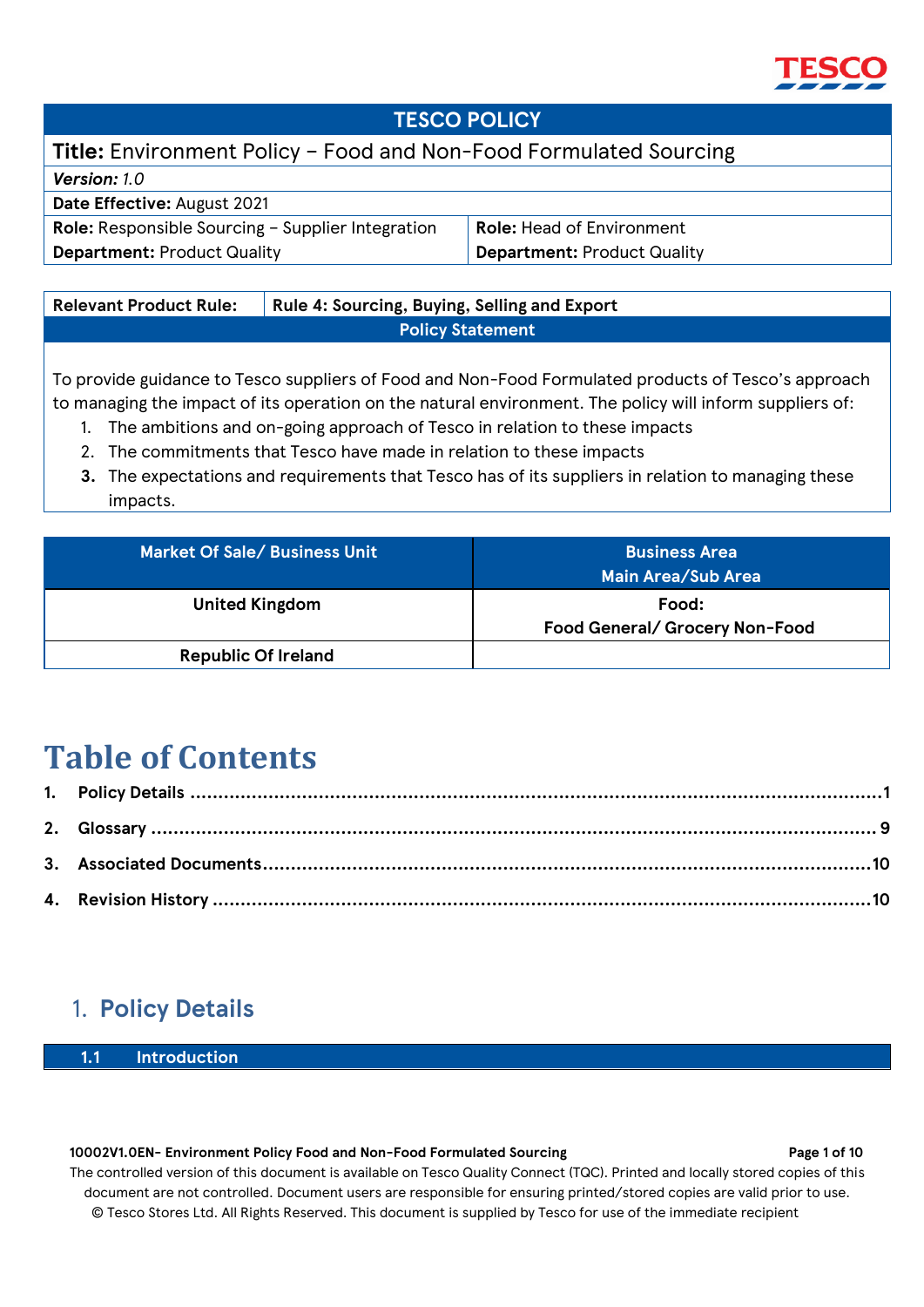This policy applies to all Tesco's Own Brand Food and Own Brand Formulated Non-Food Suppliers<sup>1</sup>, supplying into Tesco UK and ROI. It addresses our sourcing requirements for these products. In addition to this policy there are Environmental requirements detailed within section 4 of the Tesco Food Standard (for manufacturers) which must be followed. These will be included in a site's maintenance audit unless a valid certificate to ISO 14001 is held, and the site meets the requirements of 60550 Inclusion of ISO 9001:2015 and ISO 14001.

This policy is to be implemented in parallel with the (60585) Tesco Human Rights Requirements for food and non-food grocery supplier's policy.

There are similarly high standards which apply to the clothing and general merchandise areas of our business, details of which can be found on our website:

<https://www.tescoplc.com/sustainability/taking-action/environment/ff-sustainable-fabrics/>

<https://www.tescoplc.com/sustainability/taking-action/environment/ff-protecting-the-environment/>

### **1.2 Supplier requirements**

This document is broken down into sections, providing an explanation of the commitments Tesco has made relating to the environment and our expectation of our suppliers to enable us to achieve that commitment.

We expect our suppliers to support us in attaining the commitments we have made. The standards expected within this policy will be familiar to most suppliers. If a supplier has not already met the standard(s) that we require within this policy, we require suppliers to immediately inform us. This will enable us to work collaboratively and openly with that supplier, ensuring the standard is met by the supplier in a timely manner.

In terms of supplier expectations in this policy:

- Section 4 details the core standards required of all suppliers subject to this policy.
- Section 5 details standards we either require or expect of all suppliers subject to this policy whose trade impacts upon the specified natural environment.
- Section 6 provides details examples of the performance data which could demonstrate that standards have been met.

#### **1.3 Our Approach to the Environment – Background to the Policy**

As a food business, our long-term success depends on the health of the natural environment and we recognise the impact our industry can have on our surroundings. Our approach to sustainability is core to

 **10002V1.0EN- Environment Policy Food and Non-Food Formulated Sourcing Page 2 of 10**

<sup>1</sup> *Health, Beauty, Wellbeing and Household Suppliers, but excluding Pet.*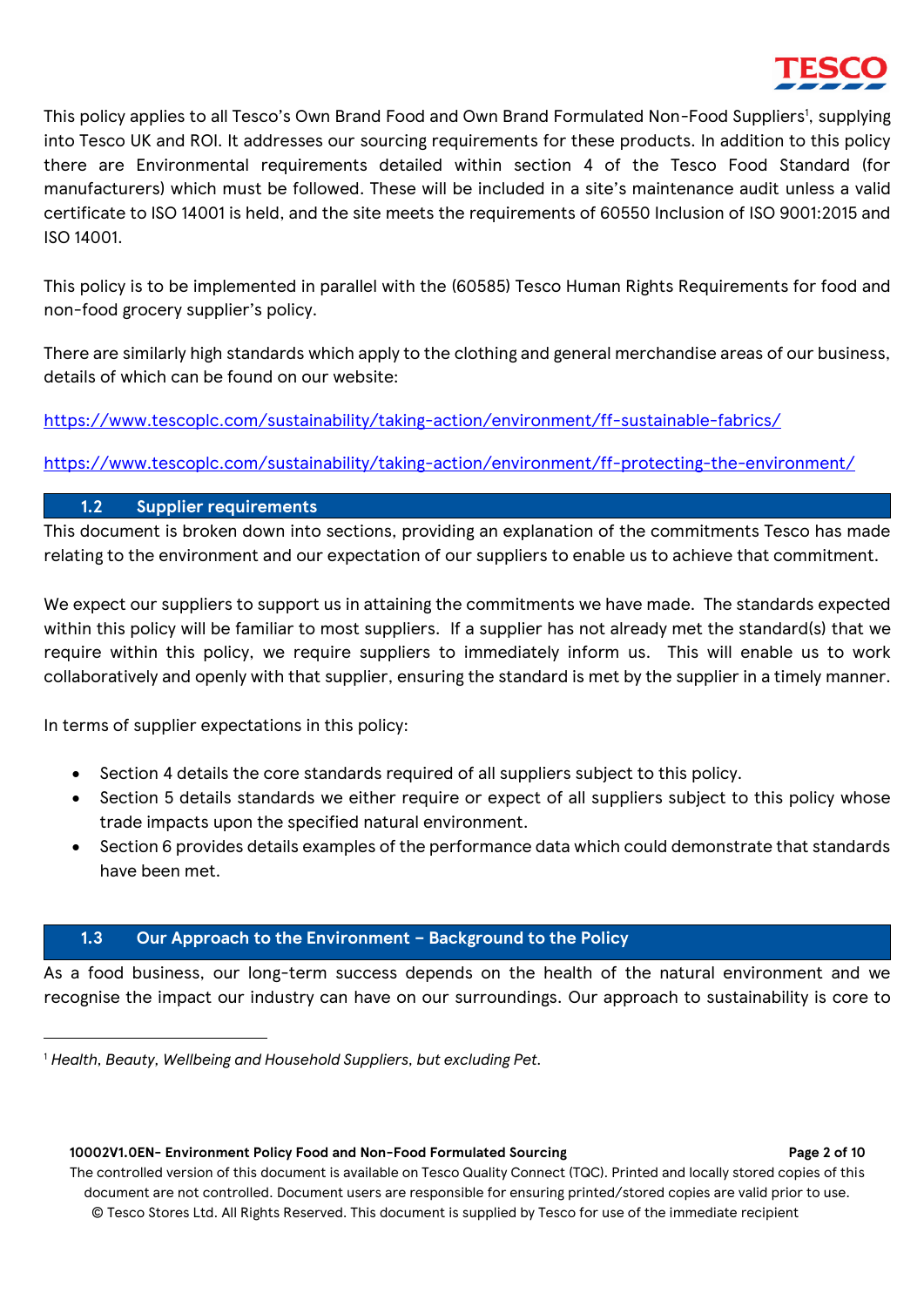

serving our customers, communities and planet a little better every day. It drives our work across our own operations and our supply chain to reduce our environmental impact and support a healthier way of living, helping to make sustainable products accessible and affordable for all. In order to achieve this, we have prioritised the five natural environments in which our operations and supply chains can have the greatest impact. These are:

- Climate
- Forests
- Marine
- Freshwater and
- Farmlands (Agriculture).

We have committed to taking action to protect and sustain these environments over the long term.

This strategy is to be delivered through our three-pronged approach of Improve, Transform and Advocate:

- Improve We will drive year-on-year incremental change by working with our suppliers to drive efficiency and other improvements, through our standards and policies, as well as sharing best practice.
- Transform We will identify and support sustainability innovation that can lead to a step-change for our own supply chain and wider industry.
- Advocate Through industry groups and policy engagement, we will collaborate with others and encourage all parties to play their part in a way that meets the scale of our current environmental challenge.

For more detail about how we work, please refer to the environment section of our website:

<https://www.tescoplc.com/sustainability/sourcing/topics/environment/>

Alternatively, please contact the Tesco Responsible Sourcing team.

#### **1.4 General Core Requirements**

#### **10002V1.0EN- Environment Policy Food and Non-Food Formulated Sourcing Page 3 of 10**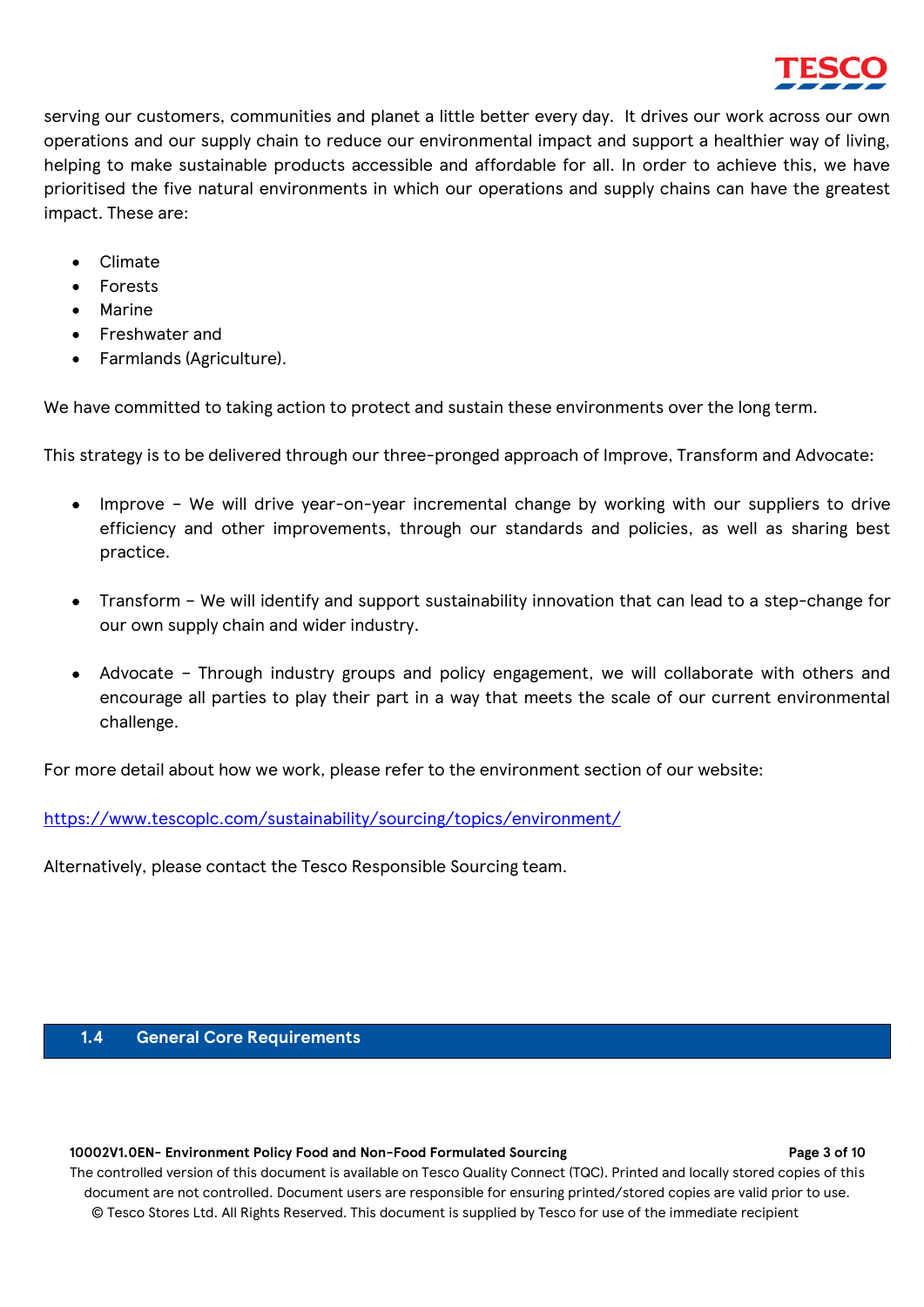

Separately and in addition to the requirements relating to the five natural environments (as detailed in section 5 below), we expect all suppliers subject to this policy to observe the core ethical and environmental standards given below.

#### *Tesco core requirements of suppliers:*

- Not to trade in recognised endangered or critically endangered species according to IUCN red list of threatened species, sourced from locations lacking credible sustainability governance.
- Not knowingly cause, or risk causing, irreparable eco-system damage.
- Take steps to improve adverse environmental impacts identified by the Tesco team or other credible experts recognised by Tesco.

#### 1.5 **Requirements and Expectations related to the five priority natural environments**

Tesco has made commitments relating to each of the five priority natural environments in which we operate as outlined in the section below.

Where a supplier's operation impacts upon the natural environment given, we expect that supplier to adopt policies and ways of working as specified below.

#### 1.5.1 **Forests**

*Tesco commitment to forest environments:*

Tesco recognises that preventing further deforestation and land conversion is critical to a sustainable future. We endorse the New York Declaration on Forests (NYDF) and support its goals *[link](https://nydfglobalplatform.org/)* [https://nydfglobalplatform.org.](https://nydfglobalplatform.org/)

In addition to the NYDF we have a Tesco specific deforestation commitment to be responsible for zero net deforestation in our sourcing of raw materials from 2020 onwards.

*Tesco requirements of suppliers relating to forest environments. The latest documents can be found on TQC:*

- All palm oil must be from Roundtable on Sustainable Palm Oil (RSPO) certified sources compliant with Tesco Group Sustainable Palm Oil Supplier Requirements (60399.
- All soymeal used as animal feed, excluding pet foods, must be compliant with the Tesco Zero Deforestation Soymeal Supplier Requirements (60549)

#### **10002V1.0EN- Environment Policy Food and Non-Food Formulated Sourcing Page 4 of 10** Page 4 of 10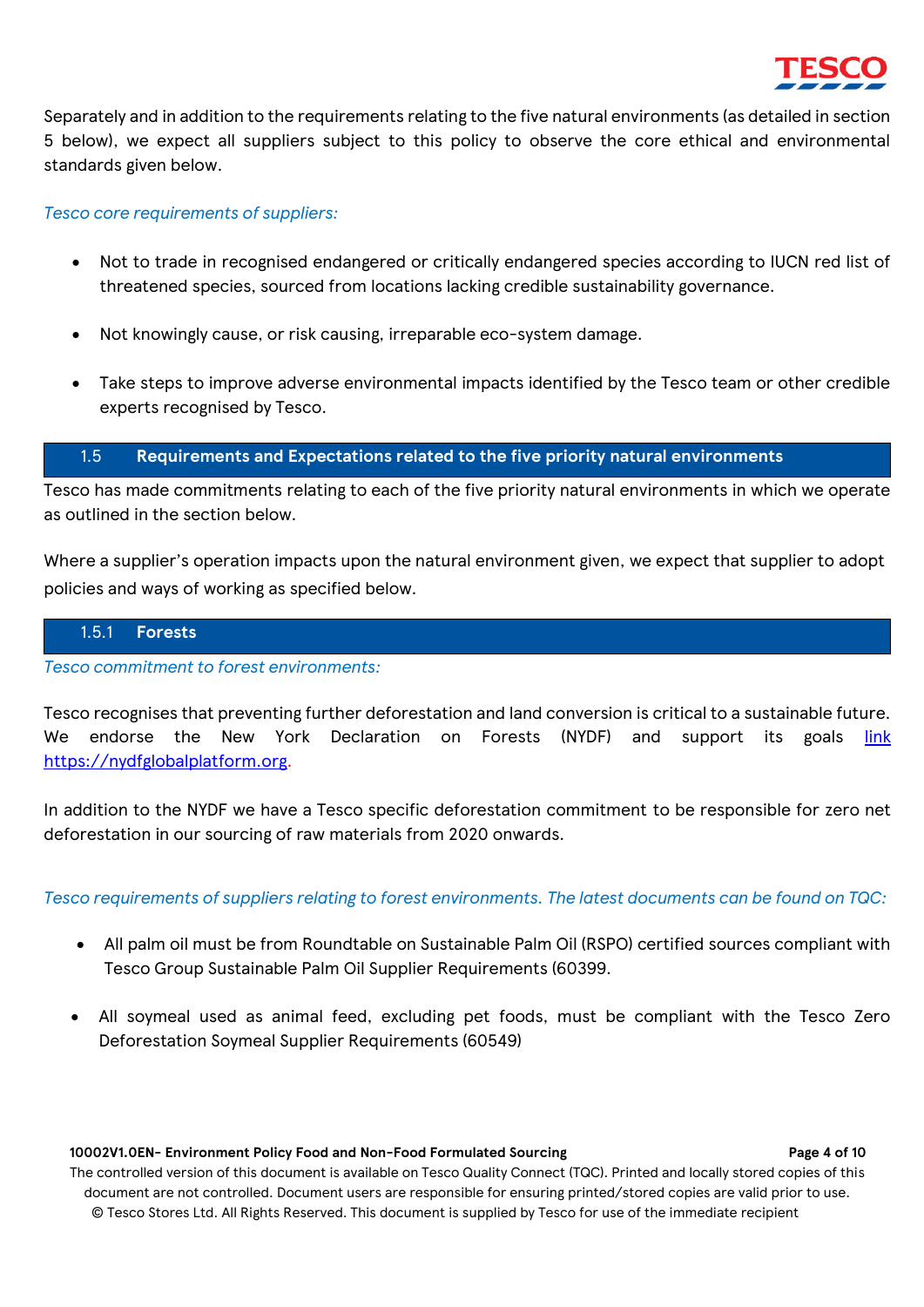

- All wood, paper and pulp must be Forest Stewardship Council (FSC) or Programme for the Endorsement of Forest Certification (PEFC) certified or recycled compliant with Tesco Responsible Sourcing of Wood and Paper Products Requirements (60284V3).
- All Cocoa used in chocolate must be Rainforest Alliance (RFA) certified, all other cocoa must be produced in accordance with Cocoa Horizons, RFA, Fairtrade or UTZ compliant with Tesco Cocoa Sourcing Requirement (60005)

Furthermore, suppliers must ensure:

- No Brazilian beef products are sourced.
- All black, green and Rooibos tea used in leaf tea or tea bag products is 100% RFA certified.
- All coffee is RFA or Fairtrade certified, including where coffee is used as an ingredient.

Suppliers of products which use the any of the ingredients listed in this section are expected to work with Tesco to develop their own long-term strategies that address the most material deforestation impacts and risks within their operations and value chain.

### 1.5.2 **Marine**

*Tesco commitment to marine environments:*

As part of our approach to sustainability reporting, we are committed to sourcing 100% of our wild seafood sustainably. Our marine sustainability agenda focuses on three key areas

**1.** Wild seafood:

**i.**Health of target fish stocks **ii.**Impact on non-target species **iii.**Health of the marine ecosystem

- **2.** Farmed seafood
- **3.** Ocean health

*Tesco requirements of suppliers relating to marine environments:*

#### **10002V1.0EN-** Environment Policy Food and Non-Food Formulated Sourcing Page 10 Page 5 of 10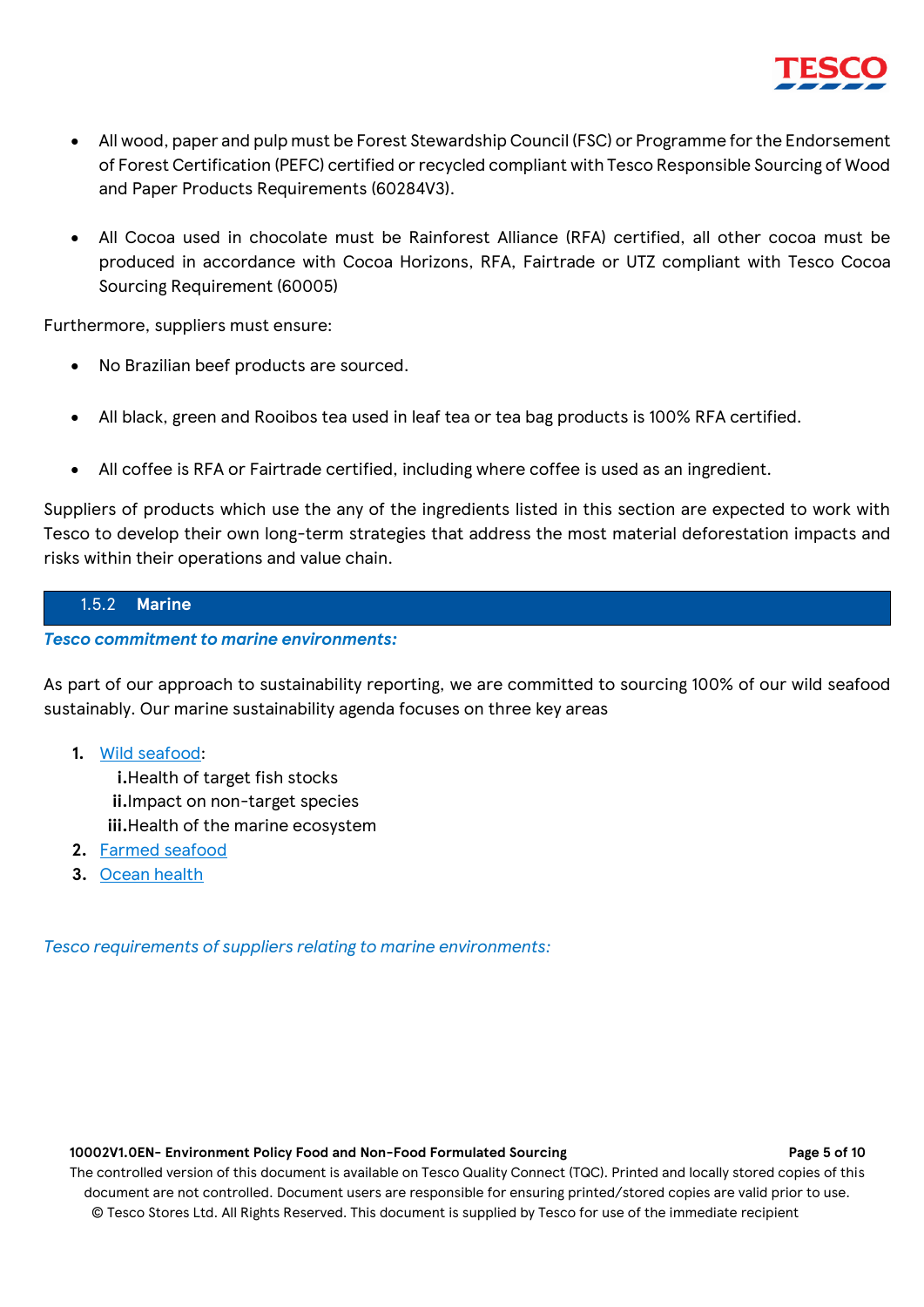

- Only source 100% of wild seafood which is certified to a GSSI (Global Sustainable Seafood Initiative) credible sustainability standard (e.g. Marine Stewardship Council - MSC) or has a clearly defined pathway for certification and evidence of progress.
- We currently do not allow fish caught with Fish Aggregating Devices (FADs)
- Ensure all farmed fish sites meet or exceed the Tesco standards listed in Appendix 1 in addition to criteria set out in the best certification schemes available (such as Aquaculture Stewardship Council).
- Ensure all farmed shrimp is sourced according to the Tesco Farmed Shrimp and Shrimp Feed Responsibility Sourcing Requirements (60518)
- Have measures in place to ensure that illegal, unreported and unregulated (IUU) fishing activities are not taking place within the supply chain.

Suppliers of products which include Seafood are expected to work with Tesco to develop their own long-term strategies that address the most material marine impacts and risks within their operations and value chains.

#### 1.5.3 **Freshwater & Farmlands (Agriculture)**

*Tesco commitment to freshwater & farmlands (agriculture) environments:*

The environmental impacts from agriculture can be considerable, with agriculture accounting for over 60% of Tesco's greenhouse gas emissions and 97% of water use. One-third of the soil used for farming globally is already experiencing some level of degradation.

To ensure we are working to address these impacts, Tesco has made the following public commitments as part of our approach to sustainability reporting.

- To improve water and biodiversity impacts in key agricultural regions.
- To improve soil health in key agricultural regions.
- To reduce greenhouse gas emissions from agriculture by 12% by 2025 (2015 baseline).

#### *Tesco requirement of suppliers relating to freshwater & farmlands (agriculture) environments:*

• We require our milk, meat, poultry, egg, and farmed fish and shellfish products to meet the environmental requirements of an appropriate industry standard, (refer to document 60481 Approved

#### **10002V1.0EN- Environment Policy Food and Non-Food Formulated Sourcing Page 6 Page 6** of 10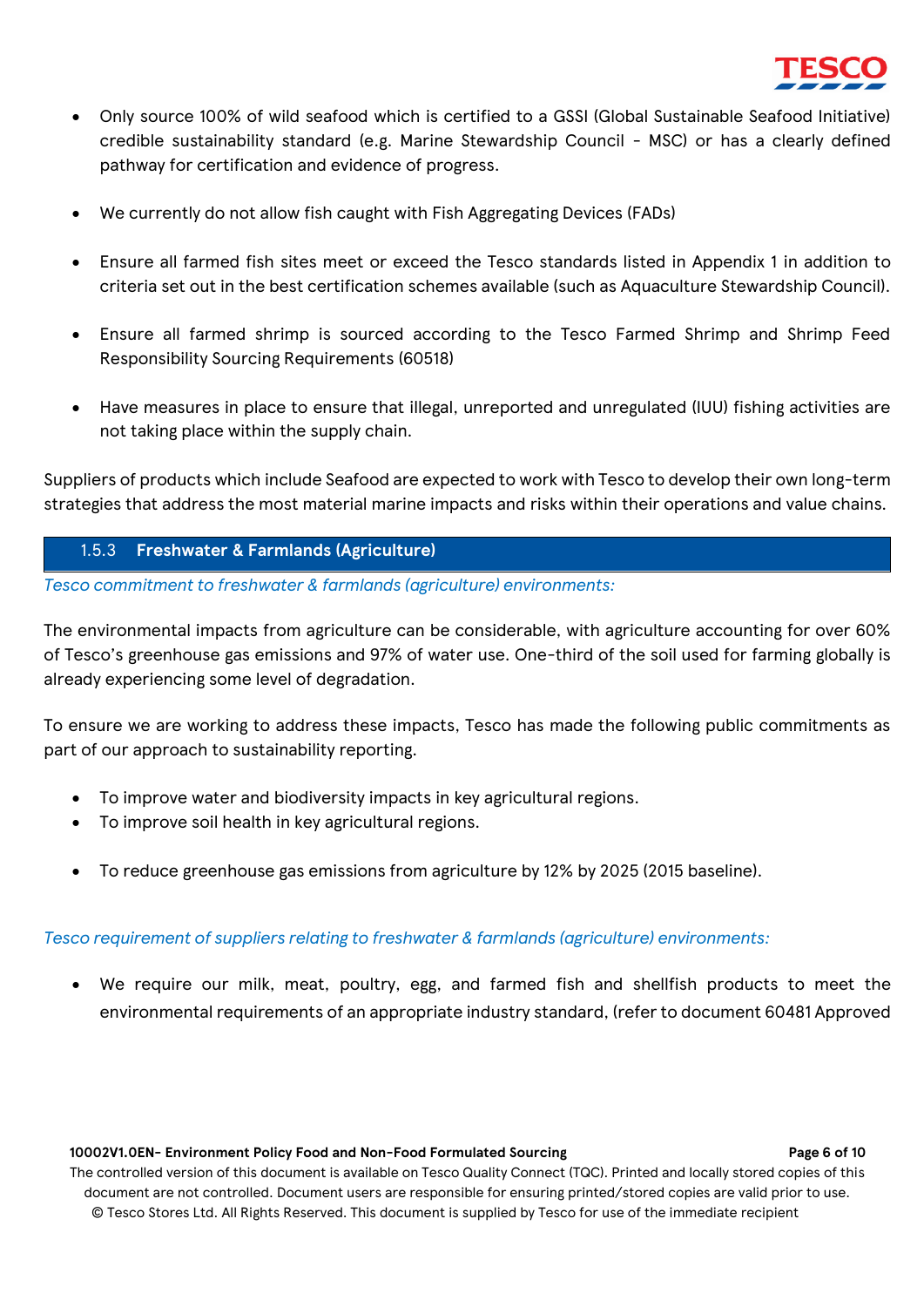

Schemes), as well as the environmental requirements of our livestock standards (note: these requirements exclude milk products produced outside the UK).

- We require our fruit and vegetable products to meet the environmental requirements of either the Red Tractor Nurture standard (UK growers), the GLOBALG.A.P. Nurture standard (UK and non-UK growers), or Bord Bia (ROI for ROI)
- We require our produce suppliers to adhere to our pesticide management guidelines which can be found on TQC doc no. 80567.

#### *Tesco expectation of suppliers relating to freshwater & farmlands (agriculture) environments:*

We expect our suppliers to work with Tesco to develop their own long-term sustainable agriculture strategies that address the most material impacts and risks related to farming. Supplier strategies must include a range of credible sustainable agriculture initiatives (e.g. sourcing standards, farm-level projects, and landscape governance) that target the following:

- No water pollution (e.g. limiting run-off).
- Measure and address water scarcity (e.g. reducing absolute farm-level water abstraction).
- Improve pollinator health and wider biodiversity (e.g. through better pesticide management and onfarm habitat management / creation).
- Improve soil health (e.g. increased organic matter through cover crops and low-impact tillage).

Where applicable, suppliers are expected to supply evidence of farm environmental management plans proving continuous improvement towards sustainable agricultural practices. Agricultural suppliers who are part of recognised farm environmental schemes are considered to be compliant with the above expectations. (list of recognised schemes in the appendix).

#### **1.5.4 Climate Change Targets**

#### **10002V1.0EN- Environment Policy Food and Non-Food Formulated Sourcing Page 7 of 10** Page 7 of 10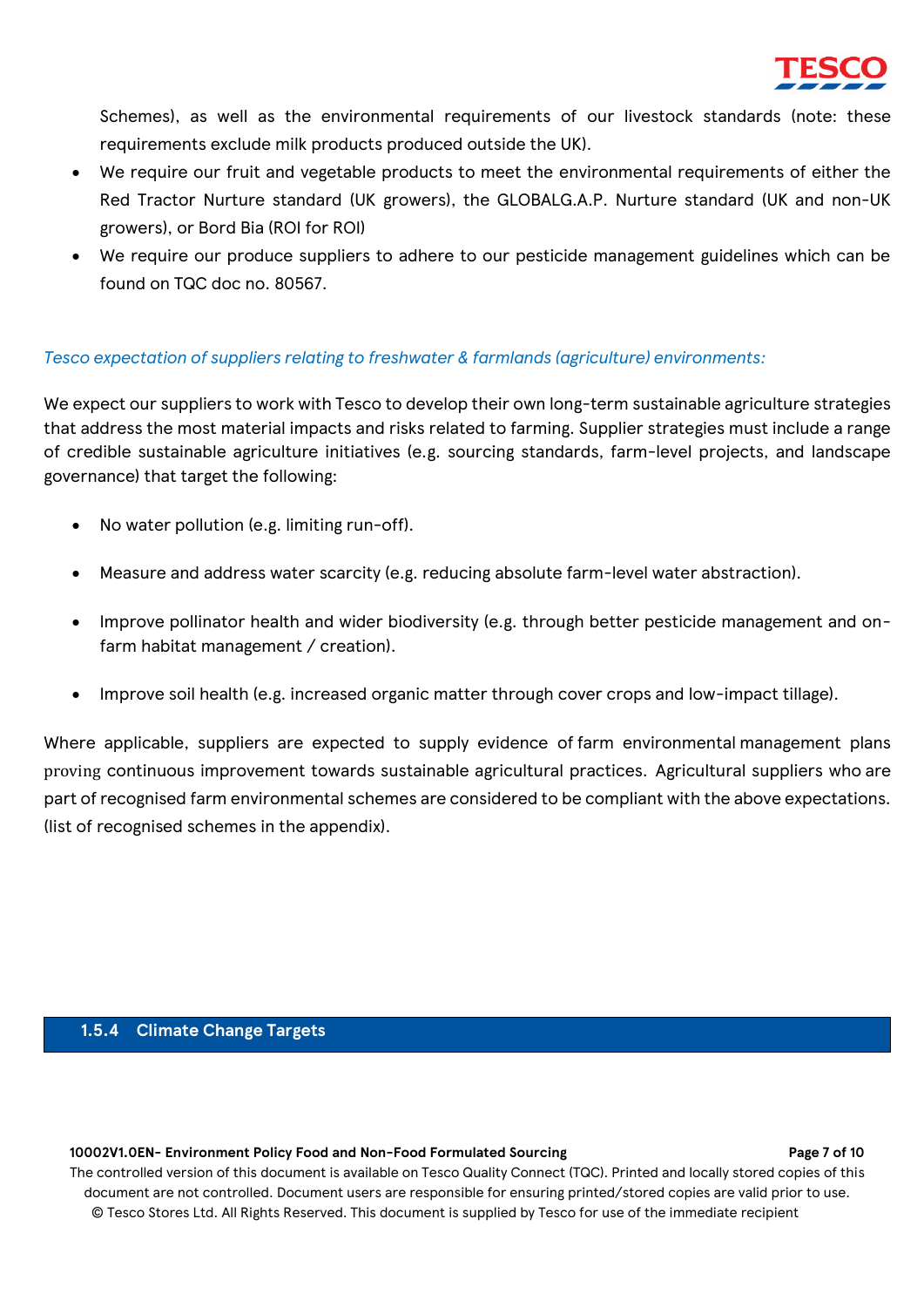

#### *Tesco commitment to the climate:*

In 2017 we announced our science-based climate change targets covering both Tesco's own operations and our supply chains. The target for our own operations was set in line with a 1.5-degree trajectory, as recommended in the Paris Climate Accord, while the targets for our supply chain align with a 2-degree trajectory.

Our science-based climate change commitments are:

Tesco operations to achieve:

• 60% absolute carbon reduction from our operations by 2025 (100% by 2050)

Tesco supply chains to achieve:

- 20% reduction in manufacturing emissions against a 2015 baseline by 2025.
- 12% reduction in agricultural emissions against a 2015 baseline by 2025.

#### *Tesco expectations of suppliers relating to the climate:*

Suppliers are expected to adopt policies and ways of working for the reduction of their emissions and be able to demonstrate how these policies will help us to achieve the above supply chain targets.

Suppliers should put in place their own long-term strategies that address the most material climate change impacts and risks within their operations.

#### **1.6 Performance Assessment and Data Provision**

To understand the cumulative impact of the Tesco supply chain, to track progress and to assess supplier performance, suppliers will be expected to provide data applicable to their business about their operation to the Tesco team when requested, as exampled, but not exhaustively listed, below;

| Theme   | Data Type                                            | Product Type | Data Recipient                          | Frequency |
|---------|------------------------------------------------------|--------------|-----------------------------------------|-----------|
| Climate | Manufacturing carbon<br>emissions                    | All          | <b>Tesco Supplier</b><br><b>Network</b> | Annual    |
| Climate | Agriculture carbon<br>emissions from sample<br>farms | Agricultural | <b>Tesco Supplier</b><br><b>Network</b> | Annual    |

#### 10002V1.0EN- Environment Policy Food and Non-Food Formulated Sourcing **Page 8 Page 8** of 10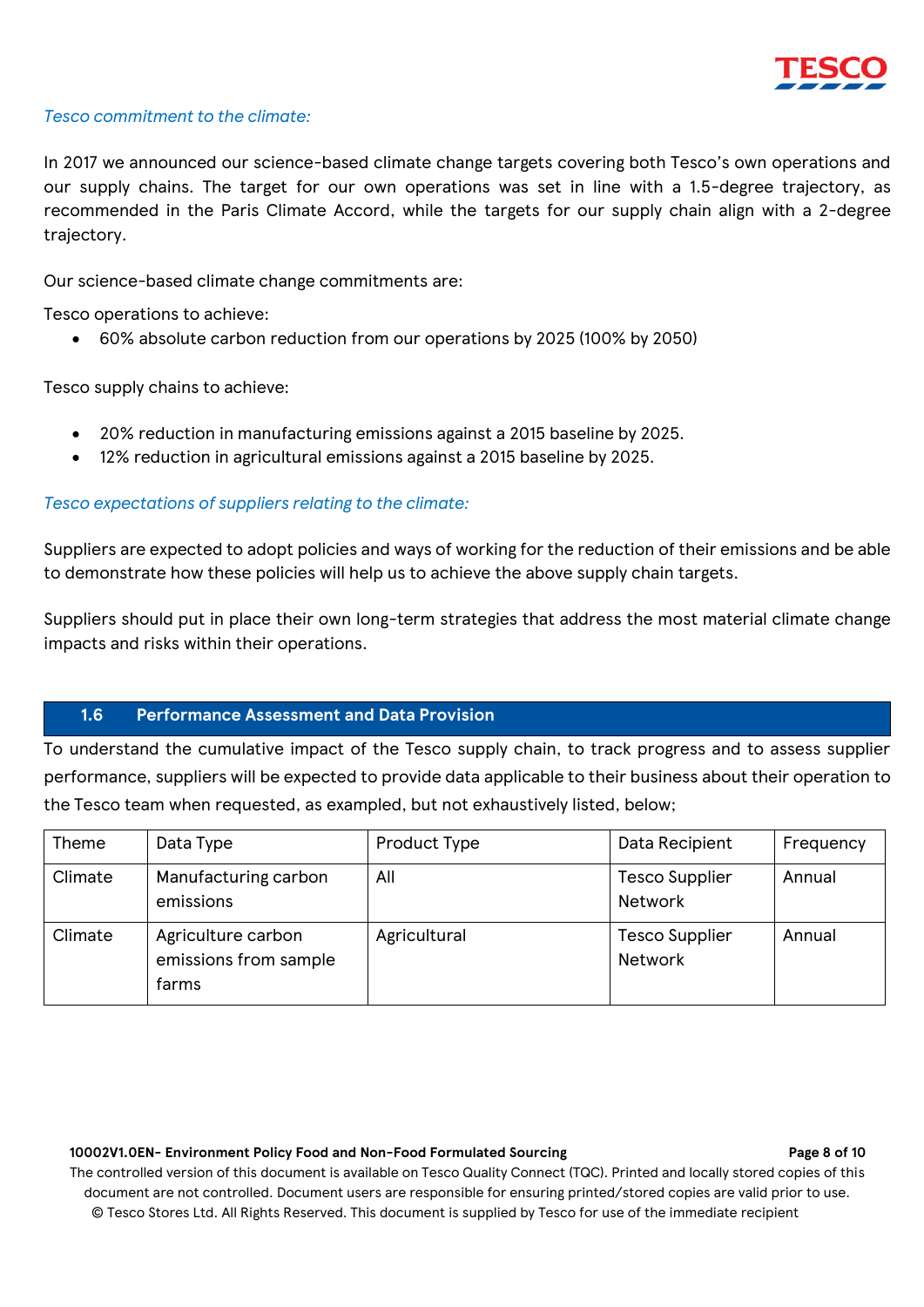

| Forests     | Palm oil certification<br>(RSPO)                                                                                                    | All Tesco Own Brand<br>products containing palm oil                                         | Tesco Responsible<br>Sourcing Team or<br>3rd party                    | Annual |
|-------------|-------------------------------------------------------------------------------------------------------------------------------------|---------------------------------------------------------------------------------------------|-----------------------------------------------------------------------|--------|
| Forests     | Certification of soy used<br>in animal feed from South<br>America                                                                   | All Tesco Own Brand animal<br>proteins where soymeal is<br>relevant, excluding Pet<br>Foods | <b>Tesco Responsible</b><br>Sourcing Team or<br>3 <sup>rd</sup> party | Annual |
| Forests     | FSC/PEFC/recycled<br>timber                                                                                                         | All Tesco Own Brand wood<br>and paper products                                              | Tesco Responsible<br>Sourcing Team or<br>3rd party                    | Annual |
| Marine      | Marine Stewardship<br>Council certification                                                                                         | All wild seafood used within<br><b>Tesco Own Brand products</b>                             | Tesco Responsible<br>Sourcing Team or<br>3rd party                    | Annual |
| Agriculture | Evidence, including data<br>if relevant, of work to<br>improve on-farm impacts<br>regarding climate, water,<br>soil and pollinators | Agricultural                                                                                | <b>Tesco Responsible</b><br>Sourcing Team or<br>3rd party             | Annual |

# <span id="page-8-0"></span>2. **Glossary**

| <b>Acronym</b>     | <b>Definition</b>                                                         |  |  |
|--------------------|---------------------------------------------------------------------------|--|--|
| Product            | Available volume or quantity diminishes through usage; excludes packaging |  |  |
| FAD-Free           | Fishing Technique: Fish Aggregate Device - Free                           |  |  |
| <b>NYDF</b>        | New York Declaration on Forests                                           |  |  |
| MSC.               | Marine Stewardship Council                                                |  |  |
| <b>IUU Fishing</b> | Illegal, Unreported and Unregulated Fishing Activities                    |  |  |
| activities         |                                                                           |  |  |
| <b>ROI</b>         | Republic of Ireland                                                       |  |  |
|                    |                                                                           |  |  |

#### 10002V1.0EN- Environment Policy Food and Non-Food Formulated Sourcing Page 9 of 10